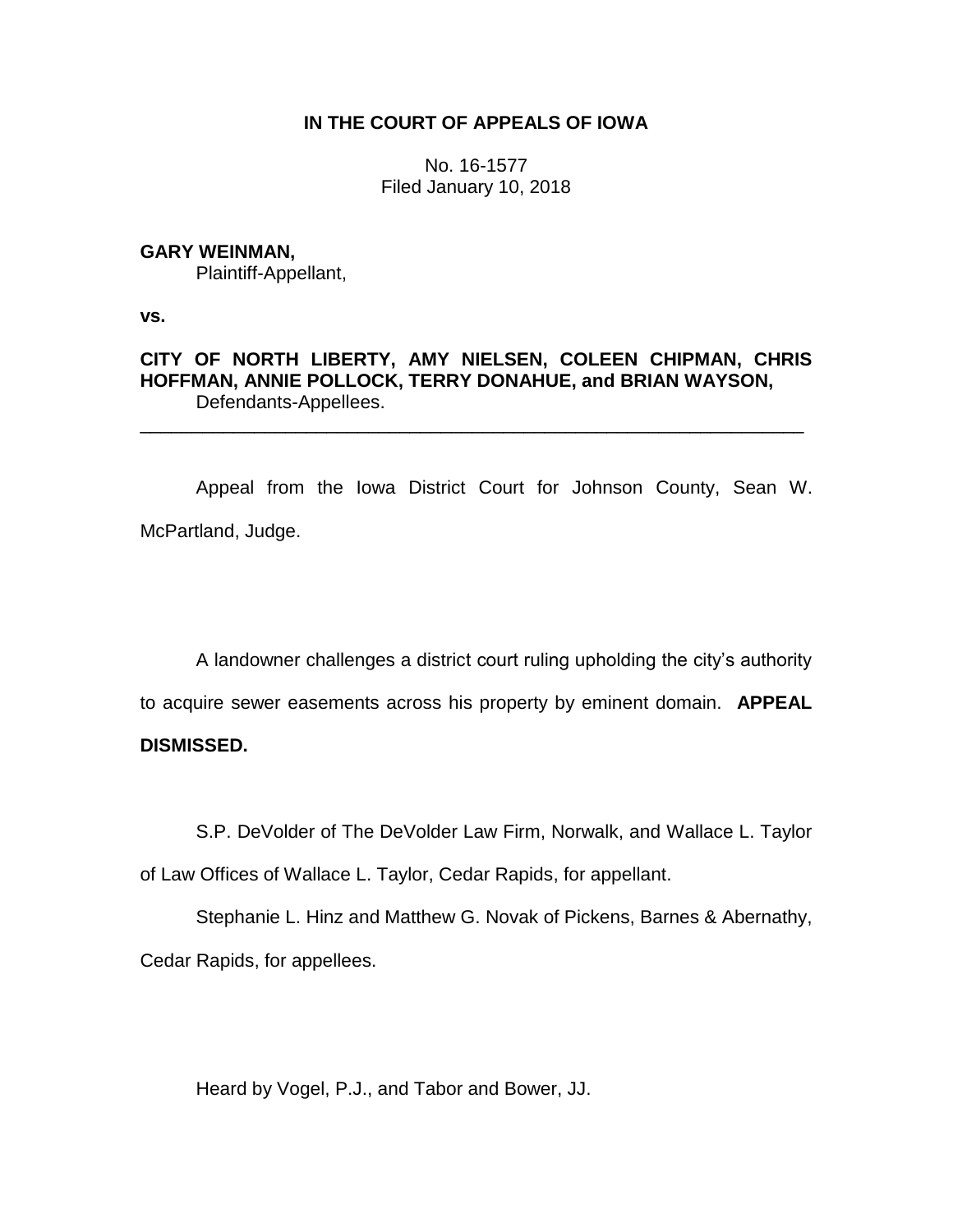## **TABOR, Judge.**

A landowner challenges the authority of the city of North Liberty to take a sanitary sewer easement over his property by eminent domain.<sup>1</sup> Because the landowner accepted "just compensation" for the taking and the sewer line is completed, we dismiss his appeal as moot.

## **I. Facts and Prior Proceedings**

Gary Weinman bought seventy acres of land in Johnson County in 1981. The property is mostly timber but includes about twelve tillable acres. Weinman's house and horse corral are centered on the acreage. Muddy Creek runs through the northeast corner of his land. Across the creek from his house lies a five-acre field that Weinman restored to natural prairie over the past three decades. The city of North Liberty's waste water treatment plant sits about one-hundred yards from the northern border of Weinman's property.

In the fall of 2010, the Iowa City Community School District started an informal search for a site to construct a new high school. In August 2013, the school board approved purchasing property east of North Liberty.<sup>2</sup> The city sought help from Fox Engineering to assess how best to provide sanitary sewer services to the new high school. After Fox's extensive review, the engineers

 $\overline{a}$ 

<sup>1</sup> Private property may not be taken for public use without just compensation. *See* U.S. Const. amend. V; Iowa Const. art. I, § 18. Eminent domain is the term used for the power of a government entity to take private property for a public use without the owner's consent. *Comes v. City of Atlantic*, 601 N.W.2d 93, 95 (Iowa 1999). Cities are conferred the right of eminent domain under Iowa Code section 6A.4(6) (2015). Iowa Code chapter 6B sets out the procedures for the condemnation of private property under eminent domain.

 $2$  We will refer to North Liberty as "the city."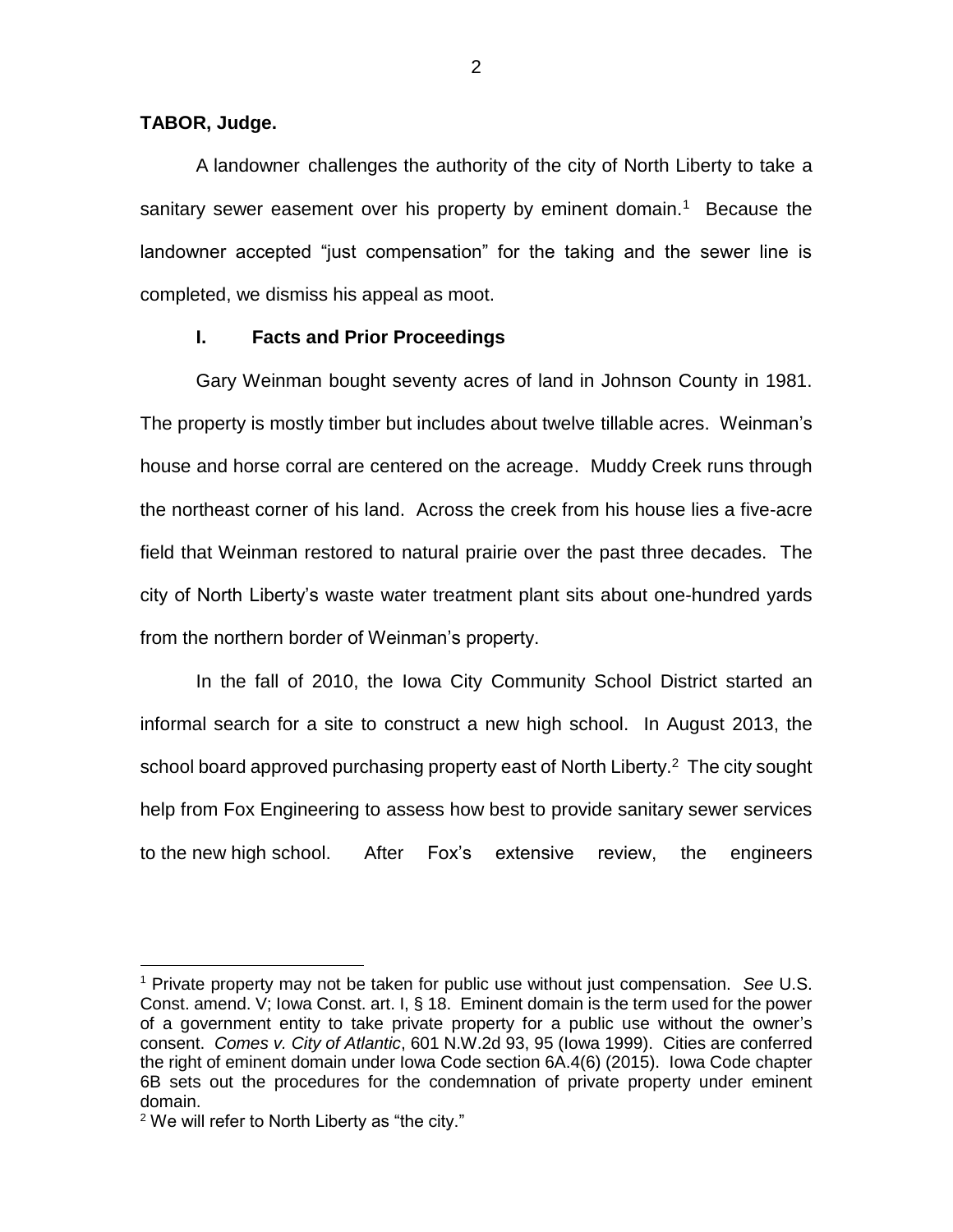recommended the city construct a new trunk sewer line that required a temporary and permanent easement across Weinman's prairie.

In July 2014, the city sent Weinman a letter notifying him it proposed to run a sewer line through his property to serve the new high school. In early November 2014, the city served Weinman with notice of intent, advising if he did not agree to the easement, the city would proceed with condemnation. Later that month, concerned about the disruption to his prairie restoration, Weinman filed a petition seeking a declaratory judgment to enjoin what he contended was an illegal condemnation of his property by the city. $3$ 

On January 8, 2015, the city served Weinman with a notice of condemnation for a thirty-foot-wide sanitary sewer easement and a temporary construction easement across the northeast corner of his property "for the public purposes of extending sewer service to newly annexed territory and a proposed public high school building." Less than two weeks later, Weinman filed a second petition challenging the city's eminent domain authority under Iowa Code section 6A.24 and again seeking a temporary injunction.<sup>4</sup> After a hearing in early February, the district court refused Weinman's requests for injunctive relief. Weinman did not file a motion under Iowa Rule of Civil Procedure 1.904(2). Nor did he seek an interlocutory appeal and stay of the court's refusal to restrain construction until the

 $\overline{a}$ 

3

<sup>&</sup>lt;sup>3</sup> Weinman sued the city and the members of the city council. For convenience, we will refer to all of the defendants as "the city."

<sup>4</sup> Our supreme court recently noted: "The Code does not state whether the compensation commission should still meet if an owner of property files an action under section 6A.24(1)." *Johnson Propane, Heating & Cooling, Inc. v. Iowa Dep't of Transportation*, 891 N.W.2d 220, 224 (Iowa 2017) (leaving question open for another day because landowner did not file such an action).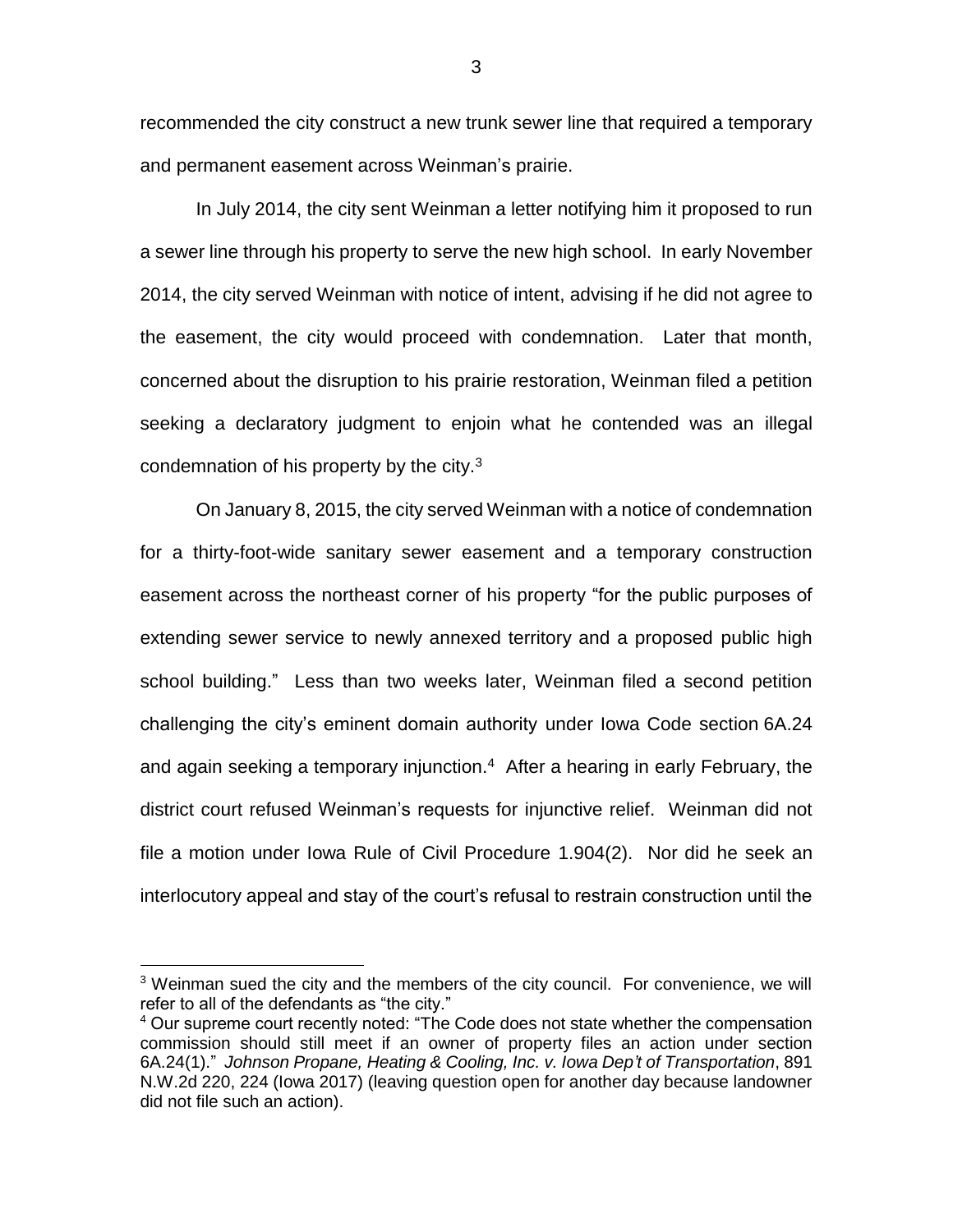court held a hearing and reached a final decision on the merits of his challenge to the city's eminent domain authority.

Contemporaneously the separate but related condemnation-compensation process moved forward. In mid-February, the county compensation commission held a hearing in the city's condemnation action and awarded Weinman \$70,000 for the permanent sewer easement across his property. Contending the award was excessive (specifically, three times the appraised value of the easement), the city appealed to the district court. Weinman requested a jury trial, and the jury awarded him \$25,000. 5

In May 2015, the district court granted Weinman's motion to consolidate his two petitions challenging the city's eminent domain authority and set a trial for one year in the future. Meanwhile, in the summer of 2015, the city completed the sewer project. In light of the project's completion, in February 2016, Weinman filed an amended and substituted petition alleging he suffered damages when the city "cut down trees on the property and destroyed a portion of the natural prairie." He asked for a monetary award to compensate him for those damages. In early May 2016, the district court heard evidence in Weinman's consolidated lawsuit. Weinman asked the district court to declare the city's condemnation of his property

 $\overline{a}$ 

 $5$  The district court entered judgment on the verdict in September 2016. The court also ordered the city to provide a check, and the city issued a check to Weinman for \$25,241.91, which included interest. Weinman refused to accept the check, asserting he did not want to "waive his right to appeal." While his appeal of the condemnationcompensation case was pending, the parties filed motions concerning the check. The supreme court's January 3, 2017 order granted "a remand for the limited purpose of allowing [the city] to seek a district court order directing that the funds be deposited with the district court clerk in an interest bearing account."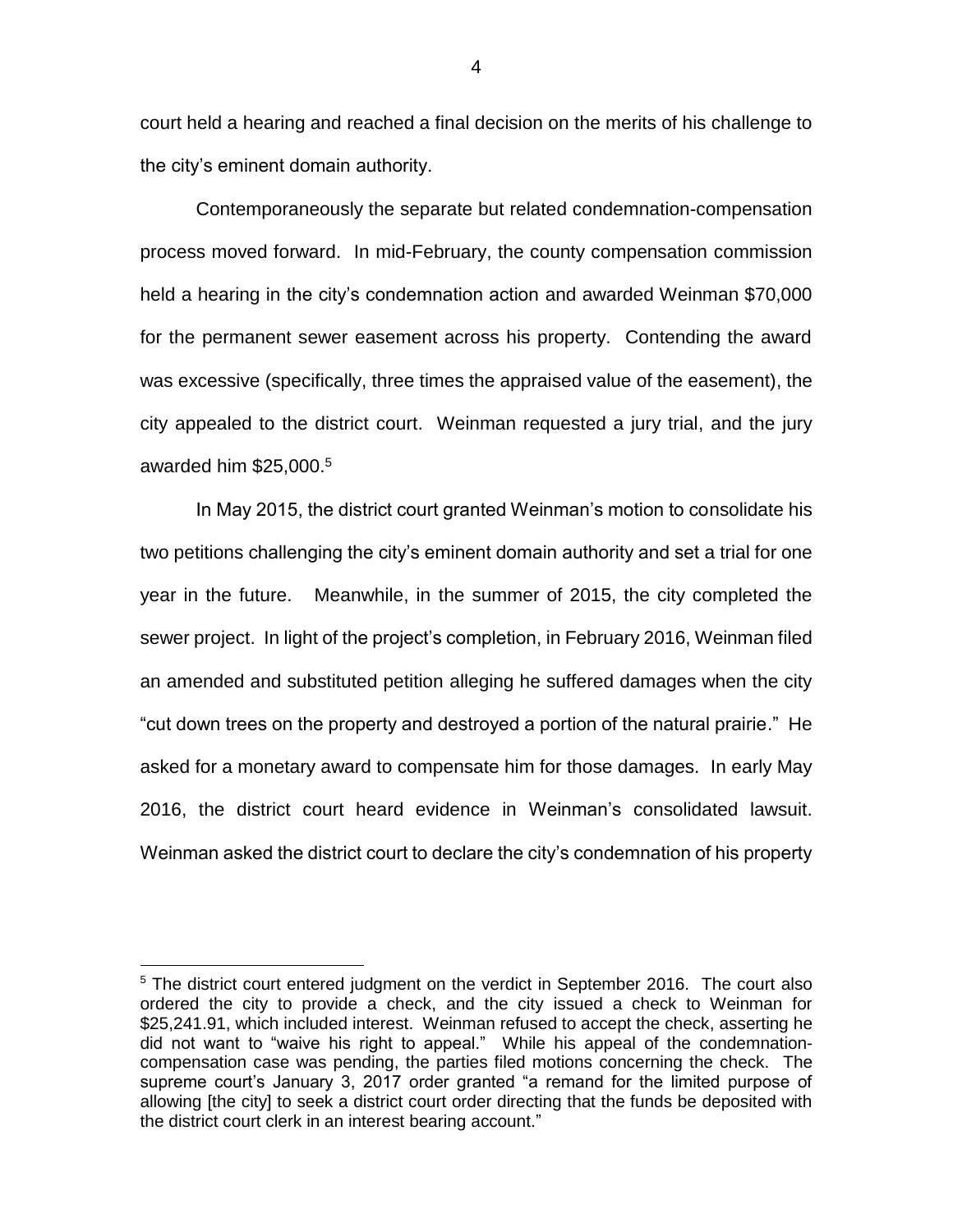illegal and to assess damages he allegedly incurred as a result of the city's illegal trespass.

On August 30, 2016, the district court issued its order rejecting Weinman's challenge to the city's authority to condemn his property and concluding "the city's sewer site selection here was for the purpose of public improvement." On September 20, 2016, Weinman filed notices of appeal from both the August 30 order at issue here (combined Nos. CVCV077032 and LACV076900) and the related September 2016 judgment in the condemnation-compensation case (CVCV077132).

Weinman's appeal of the condemnation-compensation case proceeded more quickly, and our court affirmed the jury's award of \$25,000 to Weinman.<sup>6</sup> *See City of N. Liberty v. Weinman*, No. 16-1576, 2017 WL 1278323 (Iowa Ct. App. April 5, 2017). Weinman did not seek further review from our decision.<sup>7</sup> Instead Weinman took the funds the city had deposited with the clerk of the district court and filed a satisfaction in full on June 15, 2017, stating he "hereby acknowledges full and complete payment by the City of North Liberty, Iowa, of the judgment entered against the City in this action. Upon said payment, [Weinman] hereby satisfies said judgment of record."

Our court scheduled oral arguments in Weinman's remaining appeal challenging the city's authority to condemn his land and seeking damages for a

 $\overline{a}$ 

 $6$  Weinman did not ask to consolidate his appeals or to stay the condemnationcompensation case while the instant appeal challenging the city's authority to condemn his land was decided.

<sup>&</sup>lt;sup>7</sup> Procedendo issued on May 9, 2017.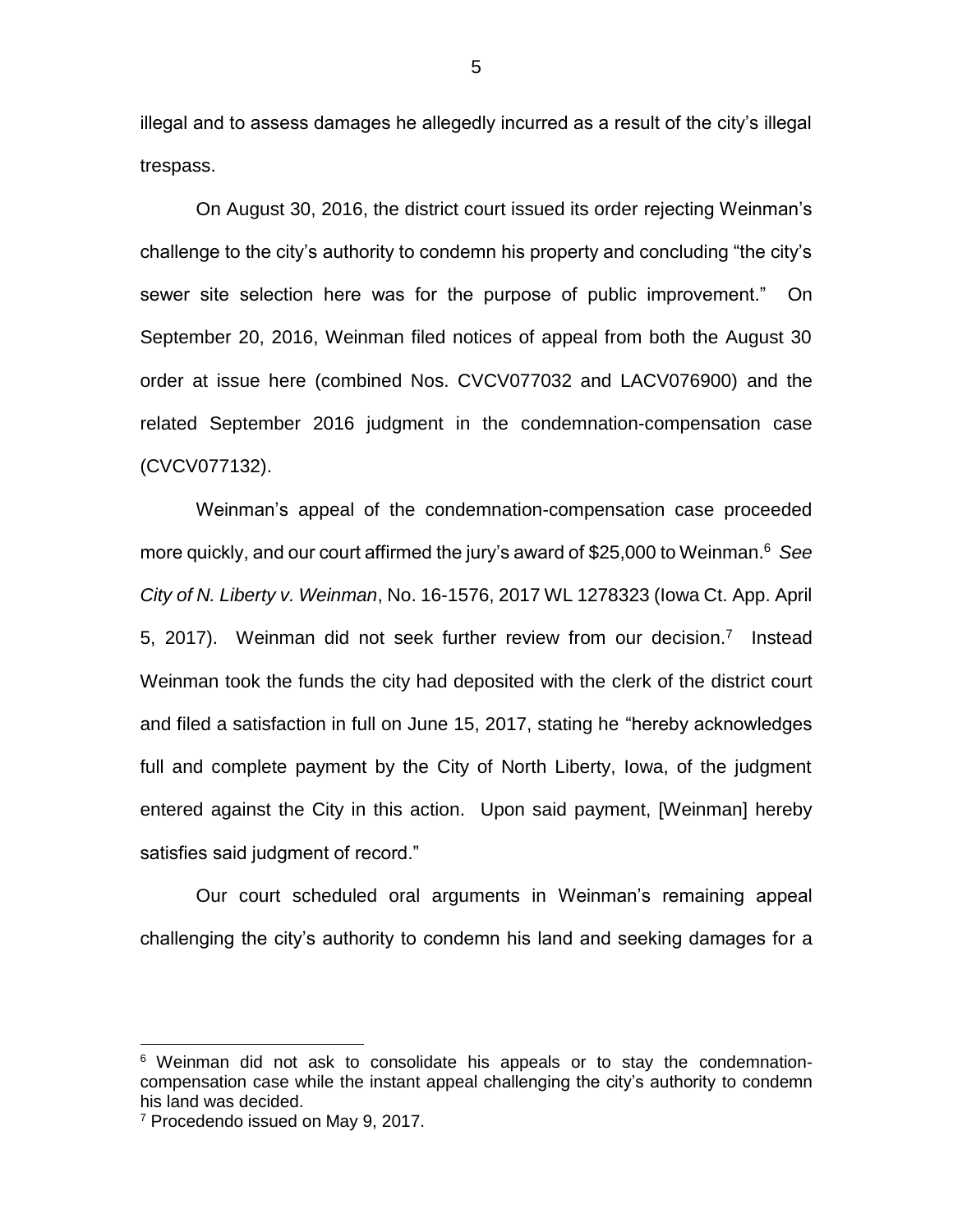trespass caused by the alleged illegal condemnation. $8$  In response to a request by this court, both parties filed supplemental briefs addressing whether this appeal was moot.

 $\overline{a}$ <sup>8</sup> Weinman asked the Iowa Supreme Court to retain this appeal, but the court transferred the matter to our court.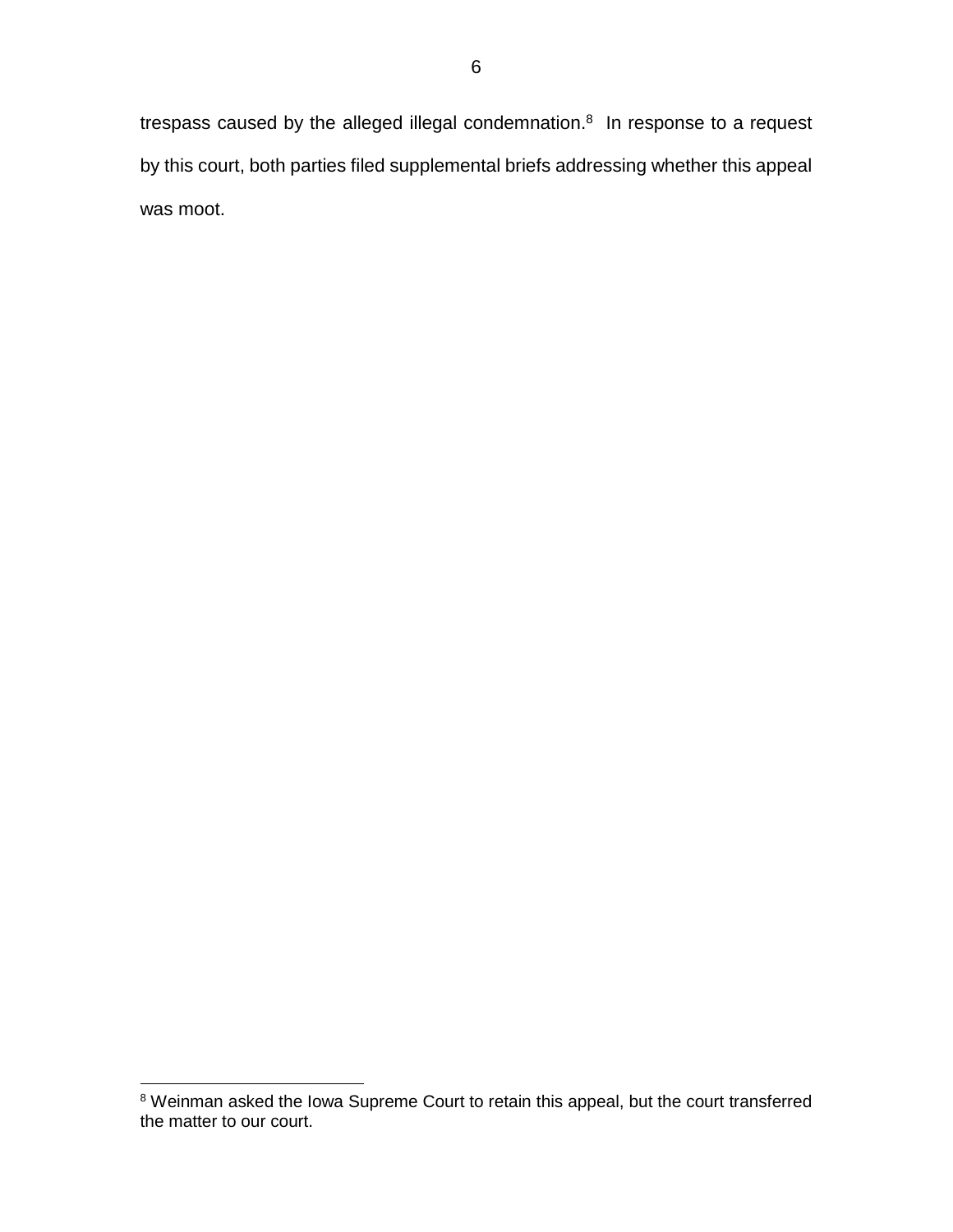#### **II. Scope and Standards of Review**

The parties agree we would review the merits of Weinman's appeal for the correction of legal error. *See Clarke Cty. Reservoir Comm'n v. Robins*, 862 N.W.2d 166, 171 (Iowa 2015).

#### **III. Is This Appeal Moot?**

But we must first decide whether this appeal presents a justiciable issue. *See Homan v. Branstad*, 864 N.W.2d 321, 328 (Iowa 2015) (explaining it is "our duty on our own motion to refrain from determining moot questions"). Specifically, do the facts of Weinman's acceptance of the \$25,000 in "just compensation" in the related condemnation action and the completed installation of the sewer line render moot this separate challenge to the city's authority to exercise its powers of eminent domain?

Our supreme court recently discussed the question of mootness in condemnation actions. *See Clarke Cty. Reservoir Comm'n*, 862 N.W.2d at 173. The court determined an appeal on the issue of the county's authority to condemn was not moot because the proposed reservoir had not been built and "it was not too late to decide the issue presented." *Id.* at 174. The *Clarke County* court contrasted *Lewis Investments., Inc. v. City of Iowa City*, 703 N.W.2d 180, 183–84 (Iowa 2005), where the court rejected a mootness challenge while noting, although the city of Iowa City had deposited the condemnation award, the city had not yet sold the property to a third party so the court could still restore the parties to their former positions, with *Welton v. Iowa State Highway Commission,* 227 N.W. 332, 333 (Iowa 1929), where the court dismissed the appeal as moot while noting the

7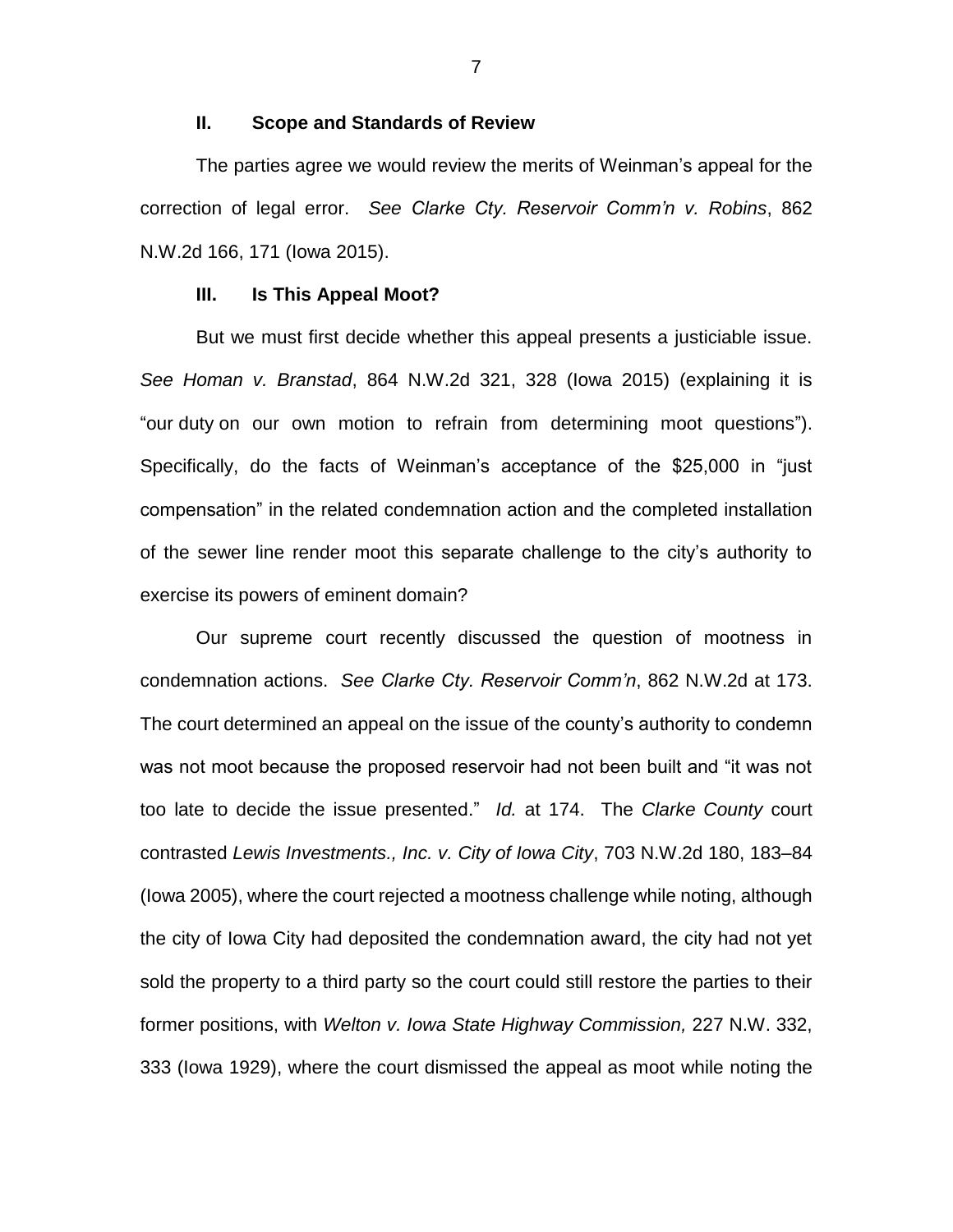orchard had been "taken for highway purposes and the paving laid." 862 N.W.2d at 173–74.

In its supplemental brief, the city asks us to dismiss this appeal as moot because, as in *Welton*, it is too late to restore the parties to their original positions. The city points out (1) Weinman did not seek interlocutory appeal of the court's denial of temporary injunctive relief and (2) Weinman accepted the damages the city had deposited as "full satisfaction." For his part, Weinman argues this appeal presents a live controversy because his amended petition seeks trespass damages, which he asserts would compensate him for losses—such as the destruction of trees and prairie—distinct from the compensation the city paid for its easement through the process of eminent domain.<sup>9</sup>

We are more persuaded by the city's argument. After this court rejected his appeal of the condemnation award, Weinman accepted the compensation and filed a satisfaction of judgment—unlike the challenger in *Lewis* who left the city's deposit untouched while his challenge to its authority to condemn his property was resolved on the merits. *See* 703 N.W.2d at 184 (rejecting city's claim the case was moot "because it has deposited the condemnation award and has taken possession of the property" where nothing in the record prevented the court from restoring "the parties to their former position"). Additionally, Weinman did not try

 $\overline{a}$ 

8

<sup>&</sup>lt;sup>9</sup> Weinman cites trespass cases but provides no lowa authority showing his damages for an alleged trespass could exceed his already-accepted condemnation damages. *See Brown v Davis Cty.*, 195 NW 363, 366 (Iowa 1923) (noting landowner challenging condemnation had a "more complete and adequate remedy" in a condemnation proceeding than in a trespass proceeding). The cases Weinman cites regarding damages for *negligent construction* in the context of condemnation are easily distinguishable. *See Iowa Power & Light Co. v. Stortenbecker*, 334 N.W.2d 326, 332 (Iowa 1983); *King v. Iowa Midland R.R. Co.*, 34 Iowa 458, 459 (Iowa 1872).